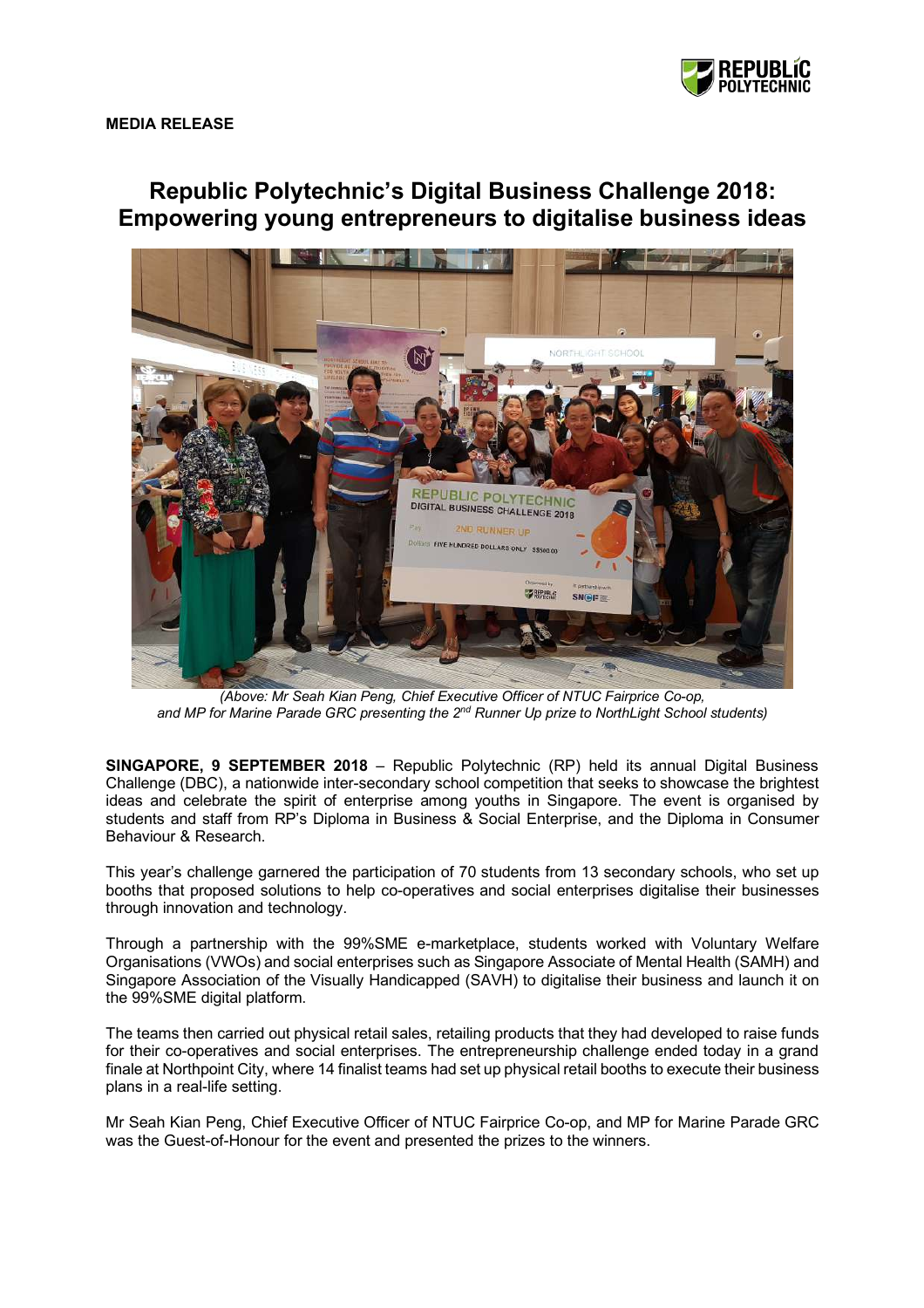

Mr Sim Choon Hou, Acting Director, RP's School of Management and Communication, said, "With more people and businesses communicating, transacting and negotiating via the Internet, the world of digital business is now increasingly relevant. The students participating in this year's Digital Business Challenge have shown us how cooperatives and social enterprises can digitalise their business, providing a seamless integration between the digital and physical space."

## The list of winners are:

- 1. Champion Junyuan Secondary School (\$1000 cash)
- 2. 1st Runner-up St Anthony's Canossian Secondary School (\$700 cash)
- 3. 2nd Runner-up NorthLight School (\$500 cash)
- 4. Merit Prize Queensway Secondary School
- 5. Merit Prize Anglican High School
- 6. Most Innovative Teams Raffles Girls' School and Boon Lay Secondary School
- 7. Best Visual Merchandising Teams Pei Hwa Secondary School and North Vista Secondary School
- 8. Best Infographic Poster Design Teams Raffles Girls' School and Hua Yi Secondary School

Number of participating secondary schools in the event: 13

- Anglican High School
- Boon Lay Secondary School
- Broadrick Secondary School
- Chung Cheng High School (Yishun)
- Holy Innocents' High School
- Hua Yi Secondary School
- Junyuan Secondary School
- North Vista Secondary School
- NorthLight School
- Pei Hwa Secondary School
- Queensway Secondary School
- Raffles Girls' School **(2 teams)**
- St Anthony's Canossian Secondary School

For more information on Republic Polytechnic's School of Management and Communication, please kindly visit: https://www.rp.edu.sg/smc/home

- End -

**Media release issued by:**

**Republic Polytechnic Office of Corporate Communications**  Patrick Seng / Julian Soh +65 9767 6701 / +65 9018 0719 patrick\_seng@rp.edu.sg / julian\_soh@rp.edu.sg